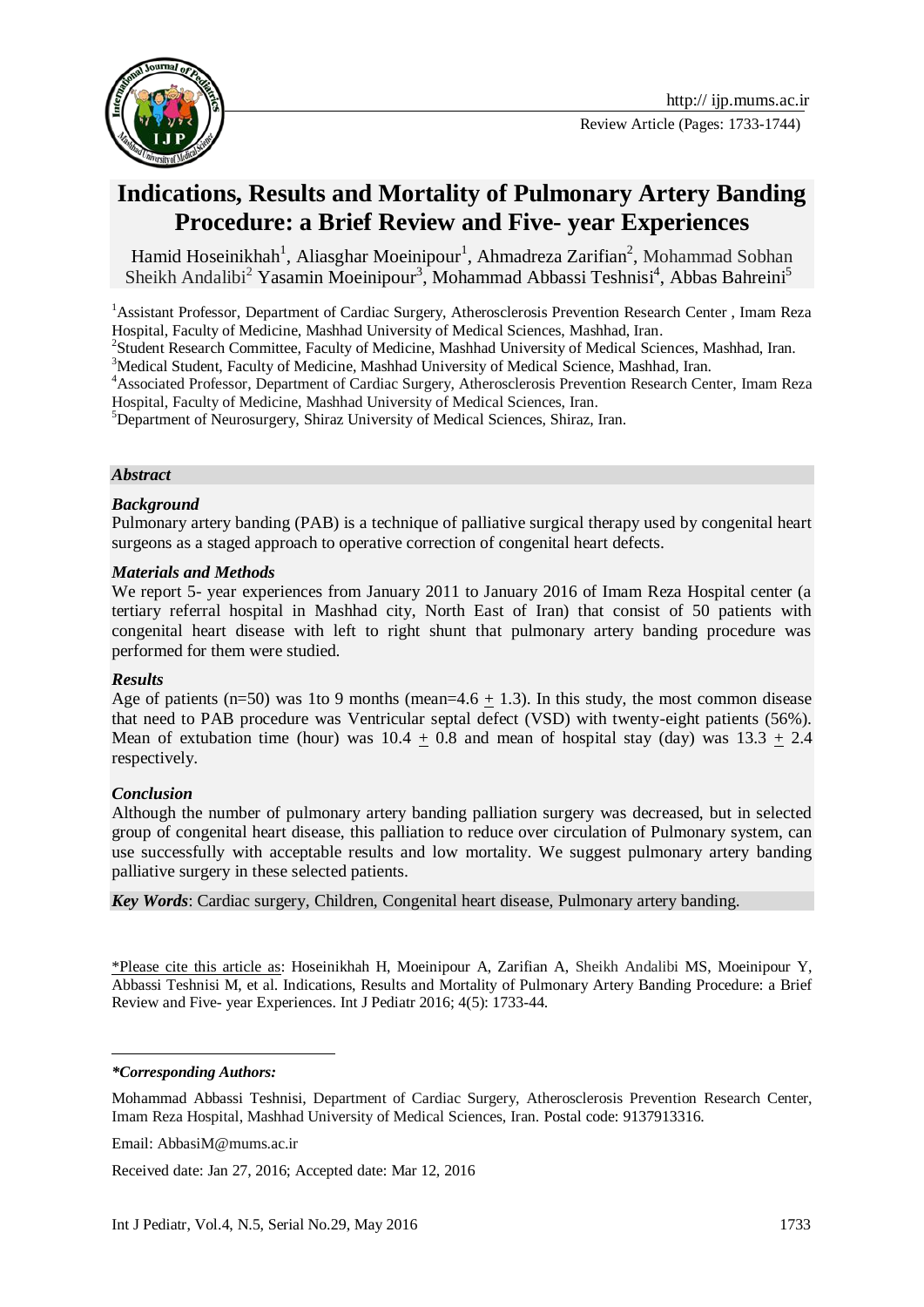#### **1- INTRODUCTION**

Historically first report of pulmonary artery Banding (PAB) was recorded in 1952 by Muller and Danimann (1, 2). PA Banding was noticed as a palliative surgery to reduce pulmonary over circulation when total corrective surgery is not possible (2-4). Among all of congenital heart disease, patients with left to right shunt are candidate for this palliation surgery. The most common disease that need to PAB procedure is Ventricular septal defect (VSD). After VSD, Atrioventricular (AV) canal and VSD+ Coarctation of the aorta (CoA) and some type of Transposition of the Great Arteries (TGA) also are candidate (4-6).

Recently especially in developed countries with increase of cardiac surgeon experience and possibility of Cardiopulmonary bypass (CPB) in very young infant with low birth weight and also better postoperative care, many of children that previously had to tolerated initially PA Banding procedure before corrective surgery, today have a chance for total corrective surgery with good result and success and low mortality. At current in some centers there is also noticeable percentage of this palliative surgery for congenital heart disease with pulmonary over circulation to prevent of irreversible pathologic changes in pulmonary vasculature and lung parenchyma (7, 8). The Pulmonary artery banding procedure has been widely used as a initially palliative procedure to prevent right heart failure caused by volume and pressure overload, but this procedure might have significant drawbacks including a high surgical mortality caused by bleeding, band migration, later pulmonary stenosis need to reconstruction, sudden cardiac arrest, or pulmonary thrombus (9,10). In this retrospective study we decide to evaluate 5- year experience and indication and results of PAB procedure in Imam Reza Hospital of Mashhad University of Medical Sciences, Iran.

### **1-1. Pathophysiology**

Congenital heart defects with left-to-right shunting and unrestricted pulmonary blood flow (PBF) due to a drop in pulmonary vascular resistance result in pulmonary overcirculation. In the acute setting, this leads to pulmonary edema and CHF in the neonate. Within the first year of life, this unrestricted flow and pressure can lead to medial hypertrophy of the pulmonary arterioles and fixed pulmonary hypertension. Pulmonary artery banding creates a narrowing, or stenosing, of the Main pulmonary artery (MPA) that decreases blood flow to the branch pulmonary arteries and reduces PBF and pulmonary artery pressure. In patients with cardiac defects that produce left-to-right shunting, this restriction of PBF reduces the shunt volume and consequently improves both systemic pressure and cardiac output. A reduction of PBF also decreases the total blood volume returning to the left ventricular (or the systemic ventricle) and often improves ventricular function. Pulmonary artery banding may not be tolerated in patients who have cardiac defects that depend on mixing of the systemic and pulmonary venous blood to maintain adequate systemic oxygen saturations. This is particularly true if a restrictive communication is present between the 2 atria. Therefore, ensuring that such patients have an unrestricted atrial communication is important to allow adequate mixing at the atrial level before proceeding with pulmonary artery banding. This can be accomplished with a balloon atrial septostomy or an operative atrial septectomy at the time of pulmonary artery banding (5, 6, 9).

### **1-2. Indications**

Currently, patients who are selected for pulmonary artery banding (PAB) and staged cardiac repair are determined based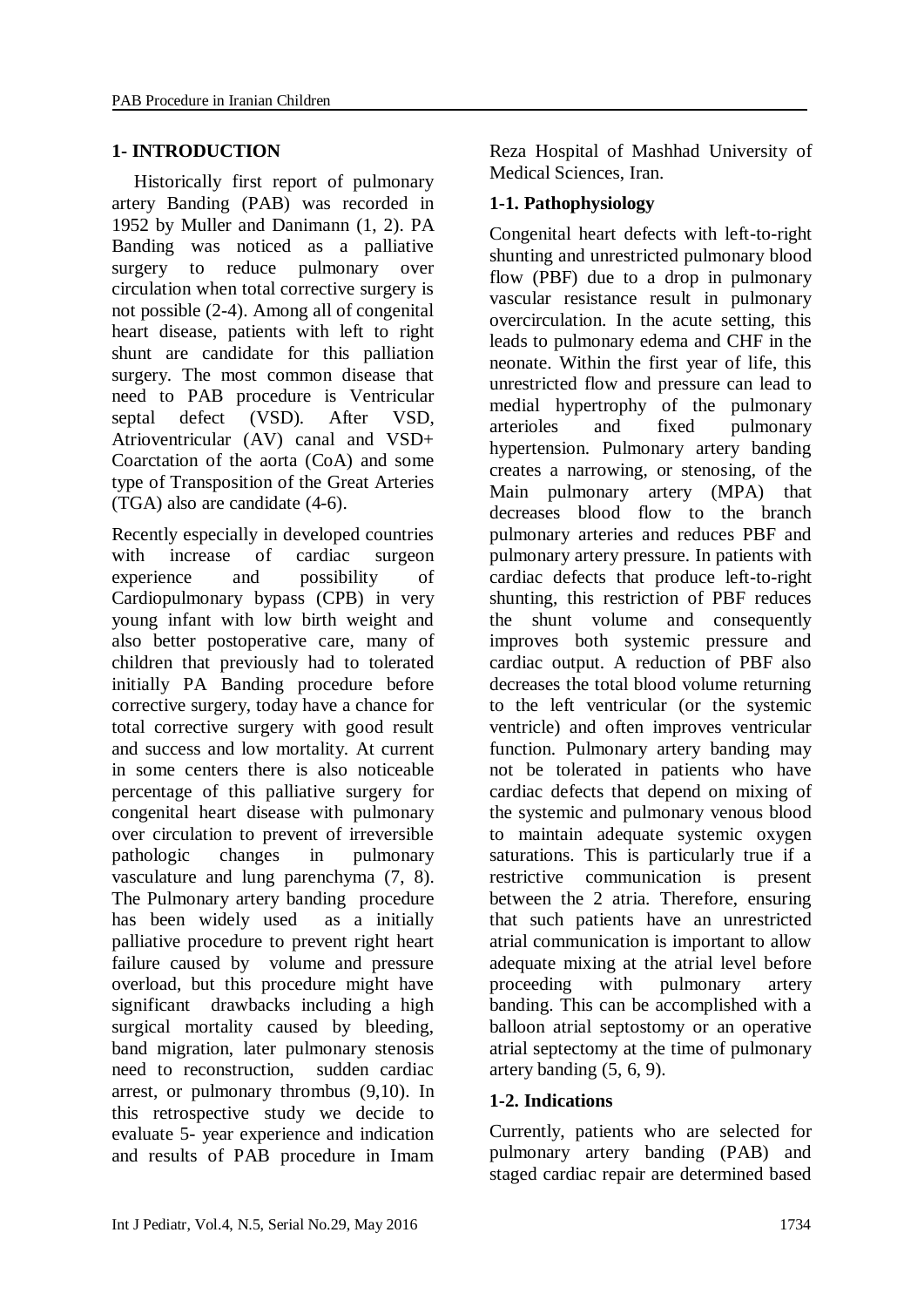on the experience and training of the pediatric cardiologists and congenital heart surgeons at any given institution. Most of these patients fall into 2 broad categories: (**1**) those with pulmonary overcirculation and left-to-right shunting who require reduction of pulmonary blood flow (PBF) as a staged approach to more definitive repair and (**2**) those with transposition of the great arteries (TGA), where require training of the left ventricle (LV) as a staged approach to the arterial switch procedure.

### **1-2-1. Patients in the first category who are considered for pulmonary artery banding include those with the following diagnoses:**

- Multiple muscular ventricular septal defects (VSDs) with a "Swiss cheese" septum that is technically difficult to repair in the neonate or requires a ventriculotomy;
- Single or multiple VSDs with coarctation of the aorta or interrupted aortic arch;
- Single ventricle defects (eg, tricuspid atresia) that are associated with increased PBF in the neonate;
- Unbalanced atrioventricular canal (AVC) defects in which the LV is hypoplastic but the potential exists for a 2-ventricle repair with further growth and development;
- Cardiac defects that require a homograft conduit (eg, dextrotransposition of the great arteries [D-TGA] with subpulmonic stenosis requiring a Rastelli-type repair) for complete repair: Use of pulmonary artery banding may allow time for growth of the patient before the complete repair. Interim growth of the patient permits placement of a larger conduit at the time of repair and potentially increases the longevity of the conduit and length

of freedom from reoperation. With current clinical practice, most patients with D-TGA pulmonary stenosis (PS) undergo a Rastelli procedure and placement of a right ventricle (RV) to pulmonary artery (PA) conduit. If a staged repair is indicated, a pulmonary artery banding is not usually performed because of already decreased pulmonary blood flow. In this situation, a systemic-to-pulmonary shunt is performed.

### **1-2-2. Patients in the second category who are considered for pulmonary artery banding include those with the following diagnoses:**

- D-TGA that requires preparation of LV for an arterial switch procedure following initial late presentation or diagnosis in patients older than 1 month;
- D-TGA that requires preparation of LV for an arterial switch procedure following a previous Mustard or Senning procedure with the development of right ventricular failure or levo-transposition of the great arteries (L-TGA) that requires preparation of the LV prior to the arterial switch procedure (11-15).

# **1-3. Relevant Anatomy**

In most patients with cardiac defects requiring pulmonary artery banding (PAB), the length of main pulmonary artery (MPA) is sufficient to allow placement of the band in the mid portion of the artery without impingement on either the pulmonary valve, coronary arteries proximally or the branch pulmonary arteries distally. The inferior wall of the right pulmonary artery (PA) arises slightly more proximal on the MPA than the left PA. The right PA also arises from the MPA at more of an acute angle. Both of these factors increase risk of right PA impingement by a distally placed band.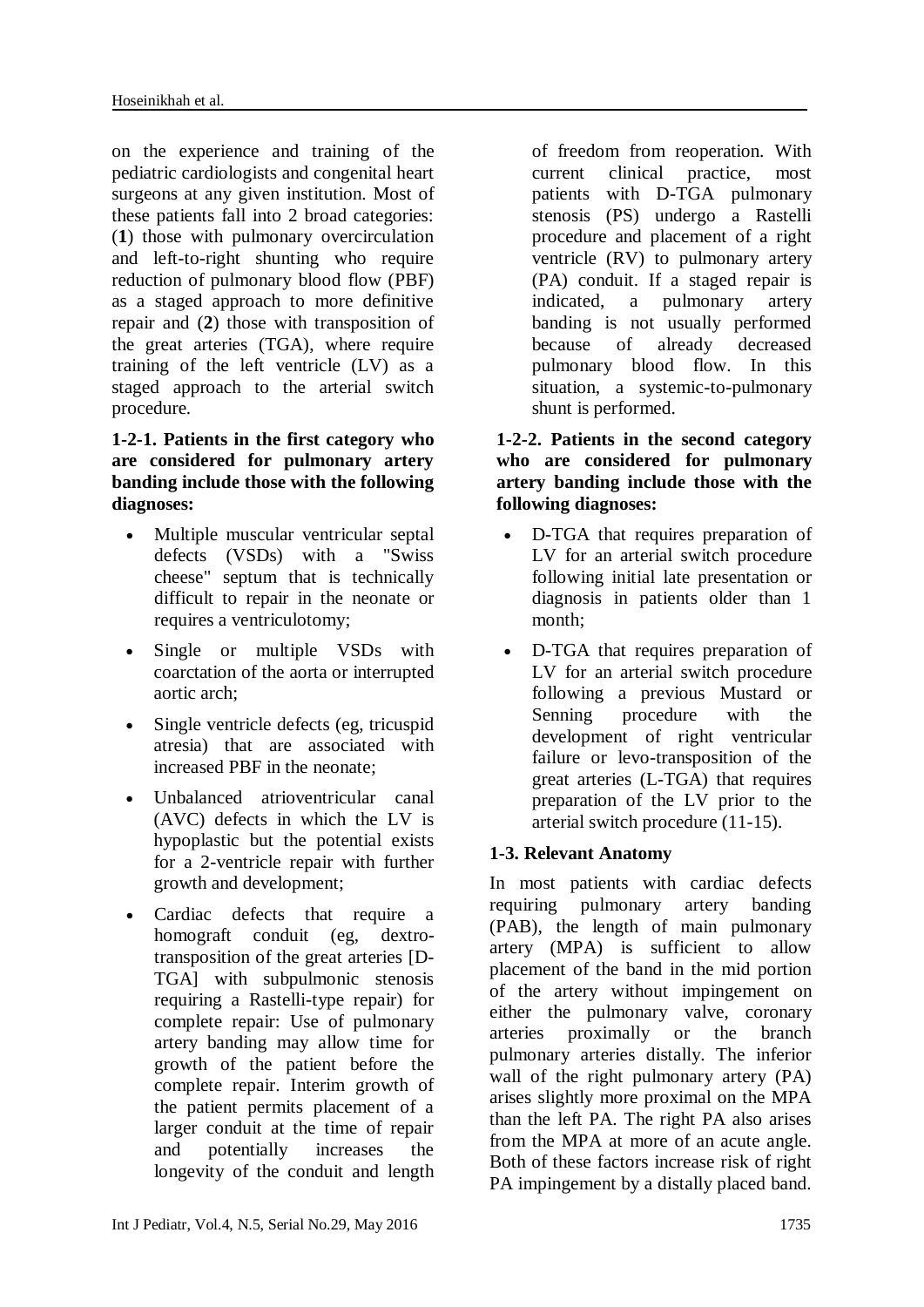The tissue connecting the aorta and MPA in the aortopulmonary window usually must be divided with surgical dissection. In patients with pulmonary overcirculation, the MPA may be quite large compared to the aorta. Additionally, the MPA vessel wall may be thinned out by this dilatation, and the adventitia may be quite attenuated. These changes increase risk of tearing the wall of the MPA at the time of pulmonary artery banding (16, 17).

### **1-4. Contraindications**

Patients who have single ventricle defects in which the aorta arises from an outflow chamber (eg, double inlet left ventricle, tricuspid atresia with TGA) have the potential for development of significant subaortic obstruction. The risk is higher when these lesions are also associated with aortic arch anomalies. Pulmonary artery banding (PAB) is contraindicated in the presence of such obstruction and in patients who are at high risk for such obstruction. The ventricular hypertrophy that develops in response to pulmonary artery banding may cause rapid progression of subaortic obstruction leading to a combination of both ventricles having outflow tract obstruction and progressive hypertrophy.

These patients are identified by careful preoperative assessment, including echocardiography and, if necessary, cardiac catheterization with pullback pressure measurements across the subaortic region. The presence of a gradient more than 15-20 mm Hg or an echocardiographic outlet foramen area index of less than  $2cm^2/m^2$  precludes pulmonary artery banding. Instead, these patients should undergo the Damus-Kaye-Stansel procedure and a systemic-topulmonary artery shunt. This achieves adequate pulmonary blood flow (PBF) with protection of the pulmonary vasculature and bypasses the subaortic

obstruction. Another well-described complication of pulmonary artery banding is the development of subaortic obstruction from conal hypertrophy, particularly in patients with a single ventricle and a subaortic outflow chamber. It may also result from hypertrophy of an abnormally positioned moderator band.

Pulmonary artery banding is not used in patients diagnosed with truncus arteriosus. Although a main pulmonary artery (MPA) is present in truncus arteriosus type I, it usually is very short and does not allow for successful pulmonary artery banding without impingement on the right pulmonary artery (PA) or the origin of the MPA from the truncal artery. In truncus arteriosus types II and III, bilateral pulmonary artery banding is necessary to effectively reduce PBF. Previous experience has shown that balancing PBF to the right and left lungs is extremely difficult. Furthermore, subsequent complete repair is complicated by bilateral PA stenosis requiring extensive reconstruction. For these reasons, pulmonary artery banding is avoided in this group of patients (18-22).

# **1-5. Medical therapy**

Preoperative treatment of patients with pulmonary overcirculation and congestive heart failure (CHF) should focus on minimizing left-to-right shunting, improving cardiac function with inotropic support, systemic afterload reduction, and aggressive diuresis. Mechanical ventilator support may be necessary to maintain adequate ventilation and oxygenation in the setting of pulmonary edema. Maintaining higher carbon dioxide levels and lower fraction of inspired oxygen (FIO2) during ventilation may assist in reducing pulmonary blood flow (PBF) and pulmonary edema. If a patent ductus arteriosus (PDA) is present, attempts should be made to reduce or close it with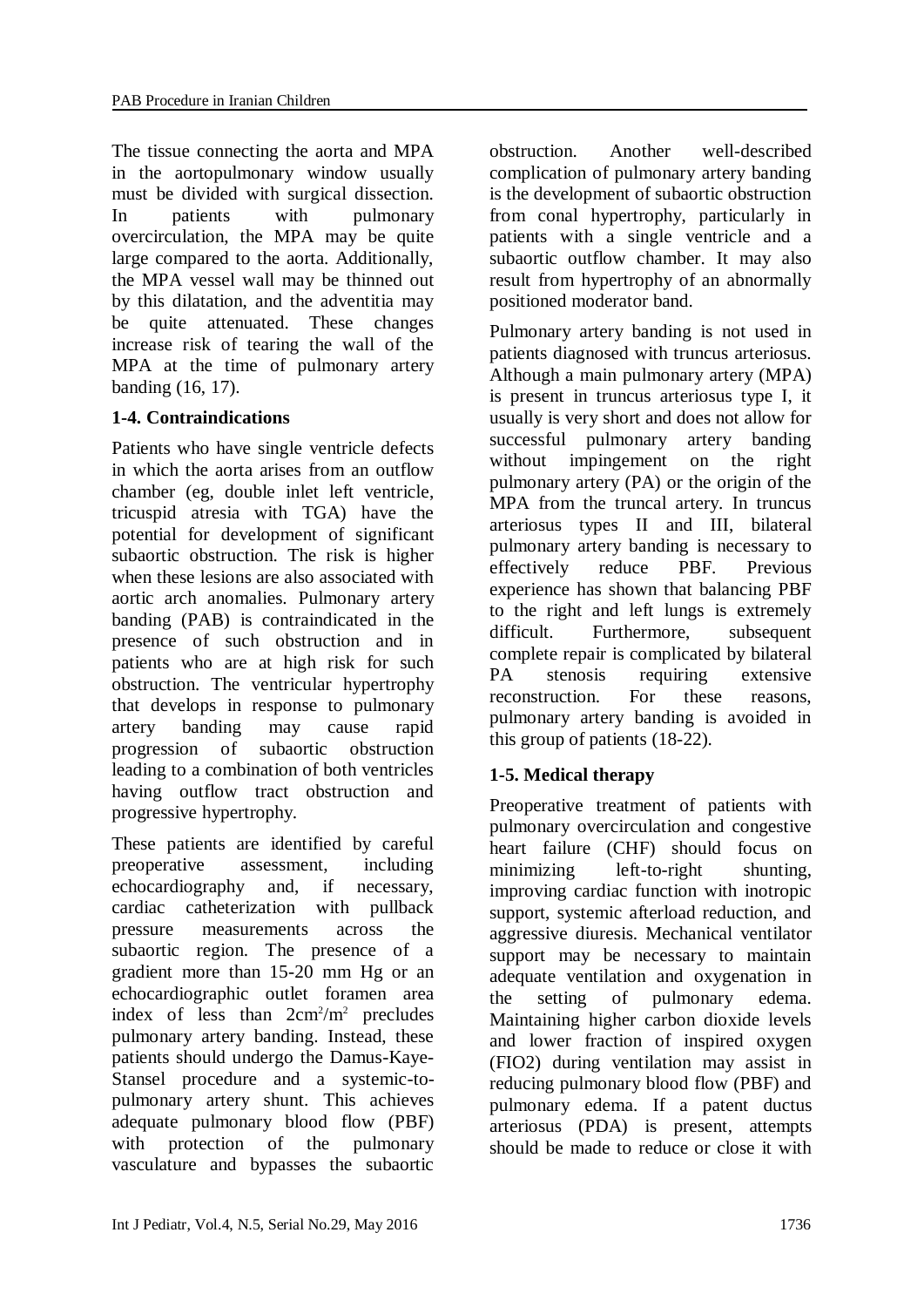medical therapy (eg, indomethacin) to reduce this source of PBF (3, 6, 23, 24).

### **1-6. Surgical therapy**

In the surgical treatment of congenital heart defects, pulmonary artery banding is a palliative intervention that is performed as a staged approach to a more definitive surgical repair. The goals of pulmonary artery banding include reduction of PBF to reduce left-to-right shunting and CHF, protection of the pulmonary vasculature from hypertensive changes, and training of the left ventricle (LV) in anticipation of an arterial switch procedure (25-27).

# **1-7. Postoperative details**

Patients undergoing PAB are initially treated in the intensive care unit (ICU). They often benefit from a course of intravenous inotropic support and require careful attention to fluid balance and volume status. Following PAB, improved hemodynamics and greater left ventricular output often allow for diuresis and gradual resolution of CHF. The assessment of a patient following PAB should ideally be made under conditions of balanced volume status and in the absence of atelectasis or ongoing pulmonary pathology. Although measured parameters from the operating room are helpful guidelines, the overall clinical status of the patient is the most important assessment.

This includes changes in systemic blood pressure, heart rate, oxygen saturation, and overall cardiac function. Hypotension, bradycardia, and ischemic electrocardiographic changes all indicate an excessive band gradient and imminent cardiac failure or arrest. The advantage of an adjustable PAB is that it allows for rapid loosening of the band with a hemoclip remover in the ICU, if necessary. Catheter debanding is also an invaluable technique in selected cases. Evaluation of the PAB is made by color flow Doppler echocardiography at the bedside; it usually

provides an accurate assessment of band tightness, band gradient, band position, and overall cardiac function. Any impingement or stenosis of the branch pulmonary arteries can also be observed with this study. Rarely, cardiac catheterization and direct measurement of PA pressure and band gradient is necessary. More recently, cinemagnetic resonance imaging and 3-dimensional reconstruction have been useful as noninvasive methods of evaluation (28, 29).

# **1-8. Follow-up**

Most patients undergoing pulmonary artery banding for pulmonary overcirculation are monitored for 3-6 months and then undergo more definitive repair of their cardiac defect. Also, the degree of right ventricular hypertrophy that develops in response to any given pulmonary artery banding gradient varies greatly among infants. Those infants who develop rapid and severe right ventricular hypertrophy in response to pulmonary artery banding should be considered for earlier definitive repair to prevent longterm right ventricular dysfunction. Patients with D-TGA who undergo pulmonary artery banding for training of the LV must be monitored with serial echocardiography to assess "readiness" of the LV before the arterial switch operation.

After either technique, patients are monitored with serial echocardiography that allows quantitative measurements of left ventricular mass index, as well as qualitative assessment of ventricular septal geometry. Left-to-right septal bowing is an indication that the LV can generate nearsystemic pressure. Left ventricular preparation is usually accomplished within 7-10 days, after which patients may undergo an arterial switch procedure, takedown of shunt, and pulmonary artery banding. The early mortality rate is 4-5%, only slightly greater than that for a primary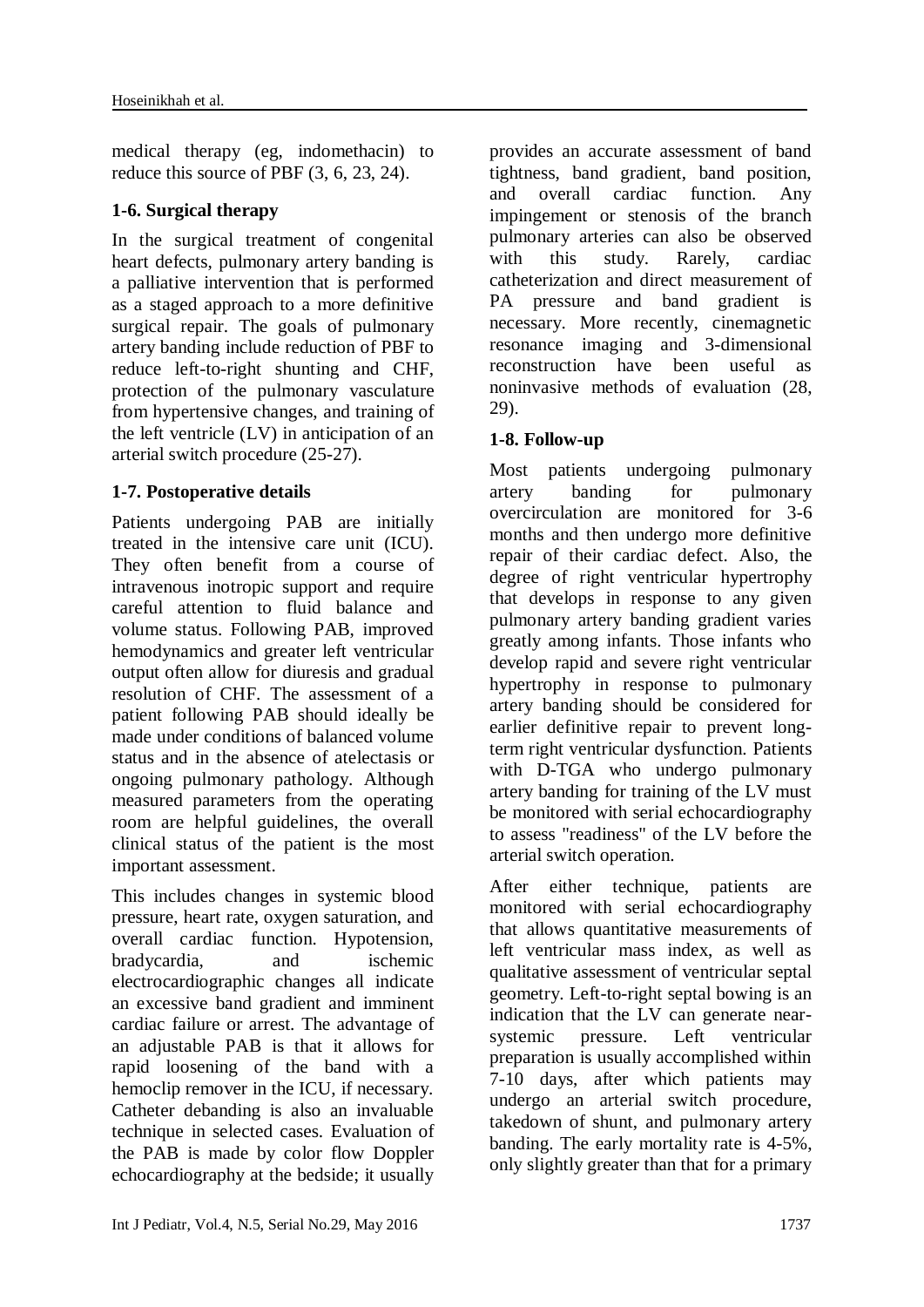arterial switch procedure. In infants, this may be several weeks, but older children may require longer periods of banding to achieve adequate results (6, 9, 30, 31).

## **1-9. Complications**

Although pulmonary artery banding is a seemingly simple operation, it has been associated with numerous complications. One of the most common complications of pulmonary artery banding is impingement and stenosis of one or both of the branch pulmonary arteries. The right pulmonary artery (PA) is involved in most cases of branch stenosis for anatomical reasons already mentioned.

The diagnosis of branch PA impingement is often suggested by a chest radiograph that shows asymmetric vascular markings between the right and left lungs. Definitive diagnosis can usually be made by echocardiography, and fractional pulmonary blood flow (PBF) to each lung can be determined with radionuclide lung perfusion scanning. If significant branch stenosis is uncorrected, it can lead to underdevelopment of the involved lung with alveolar hypoplasia. Early recognition of branch PA stenosis should allow a revision of the pulmonary artery banding before the development of this late sequela. Limiting dissection of the tissue between the aorta and the main pulmonary artery (MPA) and fixing the band with sutures on the proximal MPA adventitia both reduce risk of this complication. Use of the incisional pulmonary artery banding technique prevents distal band migration and generally avoids this complication.

Conversely, if the band is placed too proximal on the MPA, it may distort the pulmonary valve and ultimately create dysplastic changes in the pulmonary valve leaflets. This is particularly devastating when PAB is performed as preparation for an arterial switch procedure because the pulmonary valve becomes the neo-aortic valve after the arterial switch procedure. In

addition, proximal placement of the band can lead to obstruction of coronary blood flow by direct impingement, usually of the circumflex coronary artery. Anomalous origin of a coronary artery may increase risk of this complication. These complications can generally be avoided by placement of the band more than 15 mm distal to the pulmonary valve cusps. Preoperative demonstration of coronary anatomy is helpful, but intraoperative vigilance during the banding procedure should avoid these types of complications.

In patients with erosion of the band into the PA, scarring and fibrosis around the band site usually prevents the lifethreatening bleeding from occurring. Hemolytic anemia and local thrombus formation have been reported. Erosion seems to occur with increased frequency when narrow banding material is used, although it can occur with any material. PA pseudoaneurysm is a rare complication of pulmonary artery banding.

It may be preceded by local infection and, like band erosion, is heralded by loss of the band murmur and gradient. Imaging studies demonstrate an enlarged mediastinal shadow on chest radiography and a markedly enlarged PA on echocardiography or MRI. The diagnosis of PA pseudoaneurysm formation mandates urgent surgical intervention. Repair is performed on cardiopulmonary bypass with patch repair of the MPA. Glutaraldehyde-treated autologous pericardium is preferred to synthetic material because this condition is sometimes associated with infection  $(26, 26)$ 32-36).

### **1-10. Outcome and prognosis**

Pulmonary artery banding (PAB) should result in improved hemodynamics and overall clinical improvement in the patient. The signs and symptoms of congestive heart failure (CHF) should resolve or become medically manageable,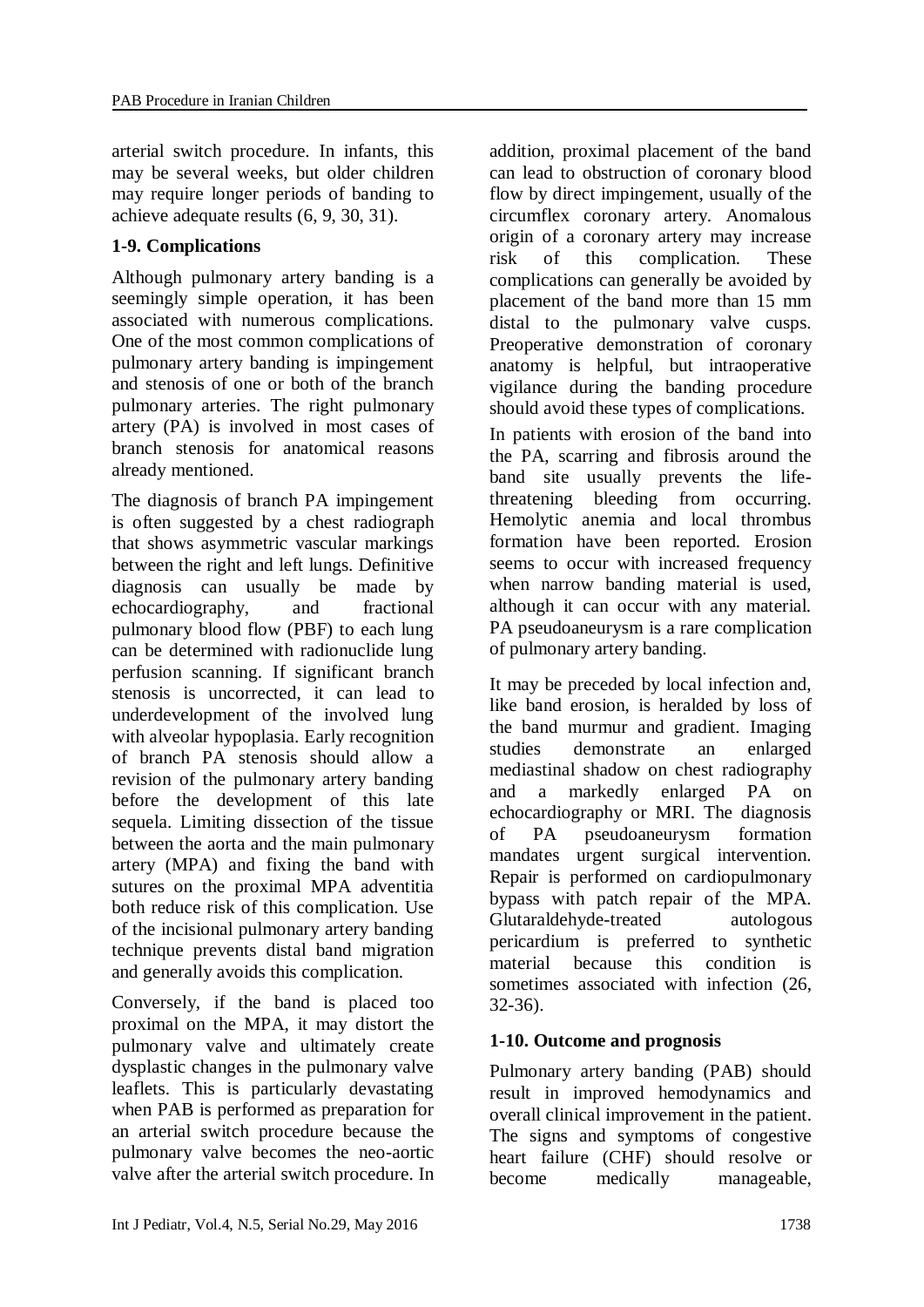cardiomegaly should decrease, and pulmonary vascular resistance should decrease. Pulmonary artery banding affords protection to the pulmonary vasculature against fixed irreversible pulmonary hypertension secondary to pulmonary overcirculation and elevated pulmonary artery (PA) pressures.

The mortality rate of pulmonary artery banding is clearly associated more with the complexity of cardiac defect and overall condition of the patients than with the procedure itself. Patients who are selected for pulmonary artery banding and a staged repair are often chosen because they are considered too high risk to undergo definitive repair. Therefore, the mortality rates from earlier series have been as high as 25%. A decreasing mortality rate with pulmonary artery banding can be related to improved operative techniques, better patient selection, and timing of intervention. Additionally, improvements in anesthetic and postoperative management have also resulted in a decreased mortality rate. Current mortality rates for pulmonary artery banding are reported in some series to be as low as 3- 5% (27, 37-40).

### **2- MATERIALS AND METHODS**

In this study we report 5- year experiences of Imam Reza Hospital center of Mashhad- Iran, that consist of 50 patients who known cases of and documented congenital heart disease that PAB procedure was performed and all of them were studied. Also, all of cases were confirmed with pediatric cardiologist with use of transthoracic echocardiography to confirm pulmonary artery catheter placement. The mid-term results were evaluated in the all survivors with a follow-up mean of 12 months.

All of the procedure had performed with single cardiac surgery team and had same anesthesiology protocole. In 34(68%) patients median sternotomy was used and

in remaining 16 (32%) patients left thoracotomy approach was used. After opening pericardium PAB procedure was performed with unique technique that use of piece of Gortex Patch around the pulmonary artery and then tighten of it depend of parameter that was estimated at operation time. We estimate the effectiveness of PAB with measuring the pressure of pulmonary trunk proximal and distal to site of Banding with distal pressure was about half of proximal pressure and also maintain Oxygen saturation between 75- 85%. After completing procedure, intubated patients, were transferred to the ICU and routine postoperative care and received the necessary care.

### **3- RESULTS**

Age of patients was 1to 9 months (mean=4.6 + 1.3) and weight 2.6 to 10 kg (mean= $5.3+1.7$ ). Thirty- four (68%) of patients were male. Mean of extubation time was 10.4+ 0.8 (3-72 hours). Mean of ICU stay was  $5.2+1.8$  (2-11 days). Mean of hospital stay was  $13.3+2.4$  (8-17 days). Significant morbidity was seen in 4 patients that have temporary renal failure without need for renal replacement like peritoneal dialysis.

Also, before discharge from hospital, all of patients, had control echocardiography in the intensive care unit.

Alive children has at least 6 months follow-up. Forty-two (84%) patients were alive and 8 patients (16%) were dead; and all of them have expired between 1 to 5 days after procedure with symptoms and signs of heart failure and pulmonary congestion with hemodynamic insufficiency and pulmonary crisis and pulmonary edema.

Demographic data and information of all patients are listed in (**Table.1**). Results of PAB procedure in patients are shown in (**Table.2**).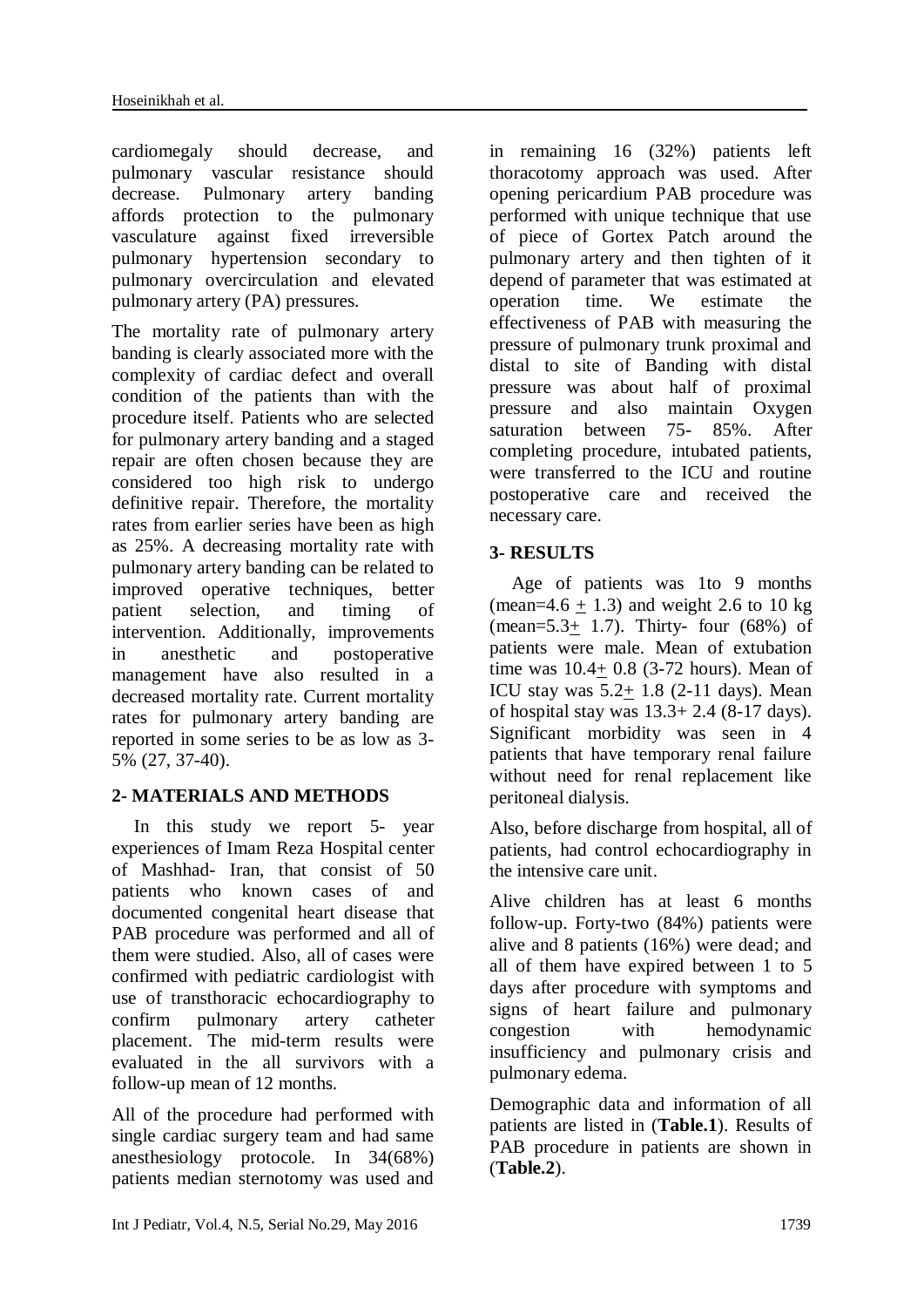| procedure in patients |               |
|-----------------------|---------------|
| Variables             | Number $(\%)$ |
| <b>VSD</b>            | 28(56)        |
| Complete AV Canal     | 12(24)        |
| $VSD+COA$             | 5(10)         |
| $TGA+VSD$             | 4(8)          |
| TGA+ AV Canal         | 1(2)          |

**Table 1**: Demographic data of PAB

**Table 2:** Results of PAB procedure in patients [Mean+SD, Number  $(\%)$ ]

| Variables                      | $Mean + SD$         |
|--------------------------------|---------------------|
| Mean of extubation time (hour) | $10.4 + 0.8$ (3-72) |
| Mean of ICU stay (day)         | $5.2+1.8(2-11)$     |
| Mean of hospital stay (day)    | $13.3 + 2.4(8-17)$  |
| Variable                       | $N(\%)$             |
| Death rate (person)            | 8(16%)              |

#### **4- DISCUSSION**

Pulmonary Artery Banding (PAB) is simple palliative procedure that is performed in subgroup of patients with congenital heart disease (9). Recently and in last two decades number of PAB surgery is decreased steadily due to advance and improvement in technique of cardiac surgery and family of cardiac surgeons with cardiopulmonary bypass and better cardiac protection and also better care of patients after surgery in ICU (8, 41). Main indication of this type of palliative surgery is all of congenital heart disease with left to right shunting resulting in pulmonary over circulation. Cardiac defects like VSD, ASD, TAPVC, PAPVC, AVSD and PDA have potential for left to right shunt with increase in pulmonary flow and hyperemia of lung parenchyma (4-6, 10, 42). Chronic pulmonary over circulation can lead to increase of pulmonary vascular resistance and finally fibrosis of Pulmonary artery (43, 44). This process finally can reach the pressure of pulmonary artery near to or equal to systemic pressure and right side heart failure (45). This process that named Eisenmenger syndrome, finally result in reverse in direction of shunt via cardiac defect and lead to bidirectional shunt. In pediatric congenital disease that reach to this advanced stage total correction and repair of anomaly is not possible and lead to increasing mortality (40, 46), the only options in this situation is heart and lung transplant although due to limited donor for this patients, few of them can benefit from transplant(47). One of the most common diseases need to initial PA Banding, is VSD. In the case of VSD, PAB increases resistance to blood flow through the pulmonary artery and decrease pulmonary over circulation (48). Today with advances in rapid diagnosis of congenital heart disease, such advanced cases of cardiac heart diseases was seen rarely (43). For known cases of left to right shunts congenital heart disease we can divide the strategy to palliative procedure and total correction procedure(49).

Historically for total correction of this malformation there is some limitation for surgery like low weight for cardiopulmonary bypass and lack of experience for corrective surgery in small child and also difficulty in postoperative care. Other reasons why avoid of possibility of total correction health status like respiratory failure, pulmonary infection, urinary tract infection, and low birth weight. In this situation cardiac surgeons decide to palliative procedure to prevent of Eisenmenger syndrome (4-6). One major difficulty with PAB procedure is further complication, especially band migration and possibility to fibrosis of PA and significant PS that need to reconstruction of PA in PAB that exit for long time  $(50)$ .

Historically first report of PAB was recorded by Muller and Dammann presented PAB for palliation of congenital heart disease(CHD) with pulmonary hypertension (PAH) and over circulation secondary to increased pulmonary blood flow in 1952 because of too low birth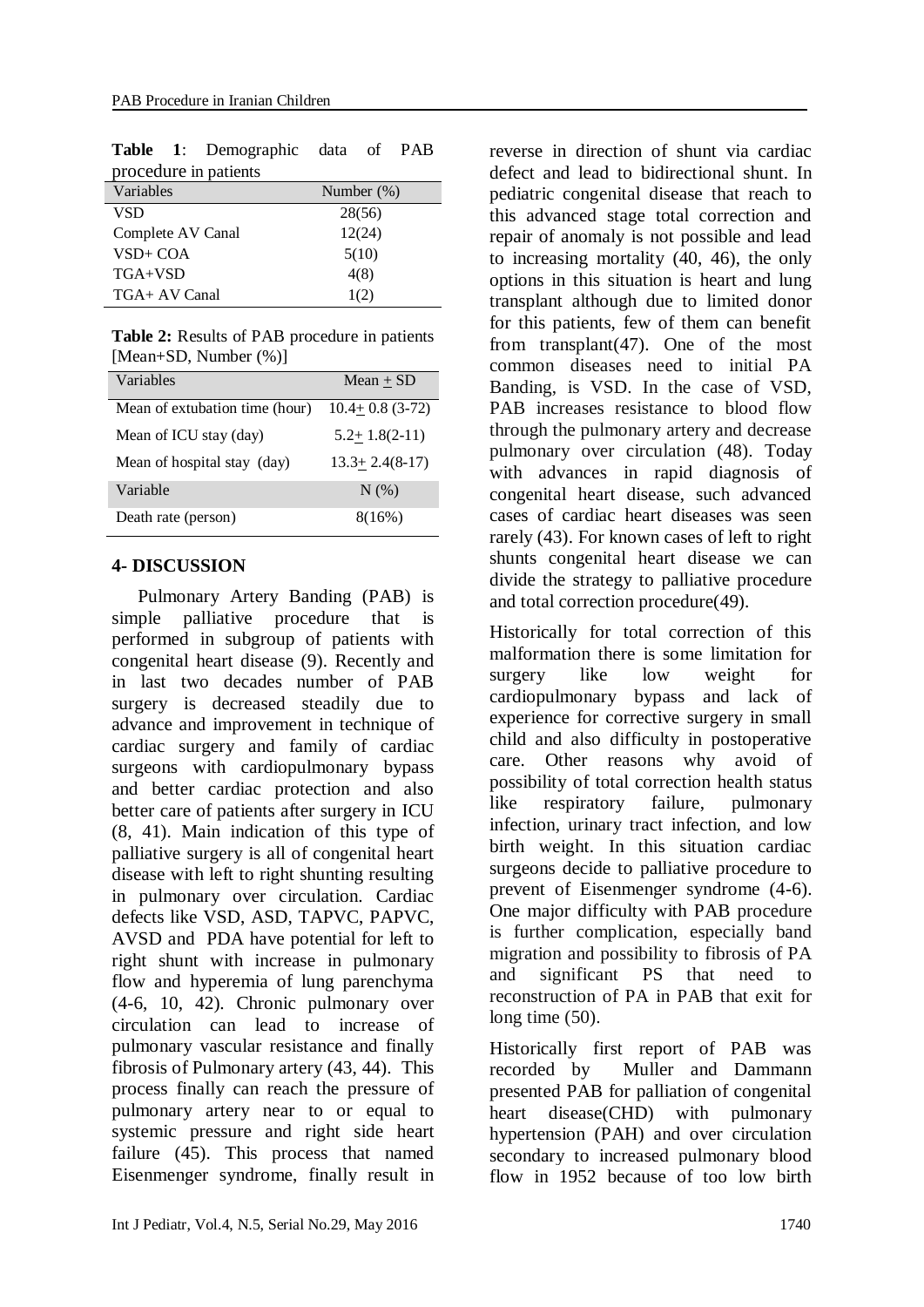weight and pulmonary infection total correction was not possible (1, 2). The need of PAB was to protect respiratory system from unrestricted pulmonary over circulation and irreversible pathologies changes in pulmonary vasculature and finally allowing to corrective surgery to be postponed to a later stage, when the cardiac structures of the child was bigger and have a good weight (40, 51). Pulmonary artery banding itself has not been an entirely benign procedure, being associated with morbidity and mortality. Palliation as initial surgery in congenital heart disease consist of PAB, systemic to pulmonary shunt, septostomy that were performed with many type of congenital heart disease (3, 4).

Recently number of PAB procedure was decreased steadily because of better results of total corrective surgery at early childhood and also well known mortality and morbidity and documented complications of it. Branch pulmonary artery distortion secondary to band migration, band erosion into pulmonary artery lumen, pulmonary stenosis resulting from chronic obstructing structure, pulmonary valve distortion, sub annular ventricular hypertrophy are well known complications (9, 10, 43).

From the last guideline, indications for primary PAB are all of cases with pulmonary over circulation consist of multiple ventricular septal defects especially Swiss cheese type, VSD coexisting with coarctaion of the Aorta, atrioventricular or ventricular septal defects (AVSD)(4-6). Low weight and extremely septic infant, or in patient, who presents with a contraindication for CPB, eg., recent intracranial bleed, necessitate palliative procedure. PAB procedure can be performed via median sternotomy and throcotomy approach although with sternotomy it is easier (53, 54). After open heart surgery, pericardium evaluation of cardiac anomaly was accomplished. Then

after dissecting of pulmonary artery and separating of it from ascending aorta, a piece of tape or patch or heavy silk suture has used to encircle main pulmonary artery. Tighting of pulmonary artery in PAB procedure should be performed with notice to systemic pressure and oxygen saturation. Due to reducing of left to right shunt and pulmonary circulation, expect that systemic pressure have increased and systemic saturation decreased. Perfect and effective PAB when is called that pulmonary pressure distal to band is about 50% of proximal of its pressure and systemic oxygen saturation is in 75%-85% (40, 41). Also, postoperative care of patients, who have PAB procedure, is not much different to other congenital heart procedure. Patients usually are extubated after few hours at same day of surgery and stay at ICU for 2-4 days.

# **5- CONCLUSION**

PA Banding is palliative cardiac surgery that although the number of pulmonary artery banding palliative surgery was decreased, but in selected group of congenital heart disease especially in young infant with low weight and with pulmonary infection, this palliation to reduce over circulation of pulmonary system can use successfully with acceptable results and low mortality. We suggest pulmonary artery banding palliative surgery in selected congenital heart disease with left to right shunt and pulmonary congestion.

### **6- CONFLICT OF INTEREST:** None.

# **7- ACKNOWLEDGMENTS**

We thank all nurses, staff (Mr. Abdolali Ghazmeh and Mrs. Maryam Argi), and patients' parental, for their kind cooperation with our research project*.*

### **8- REFERENCES**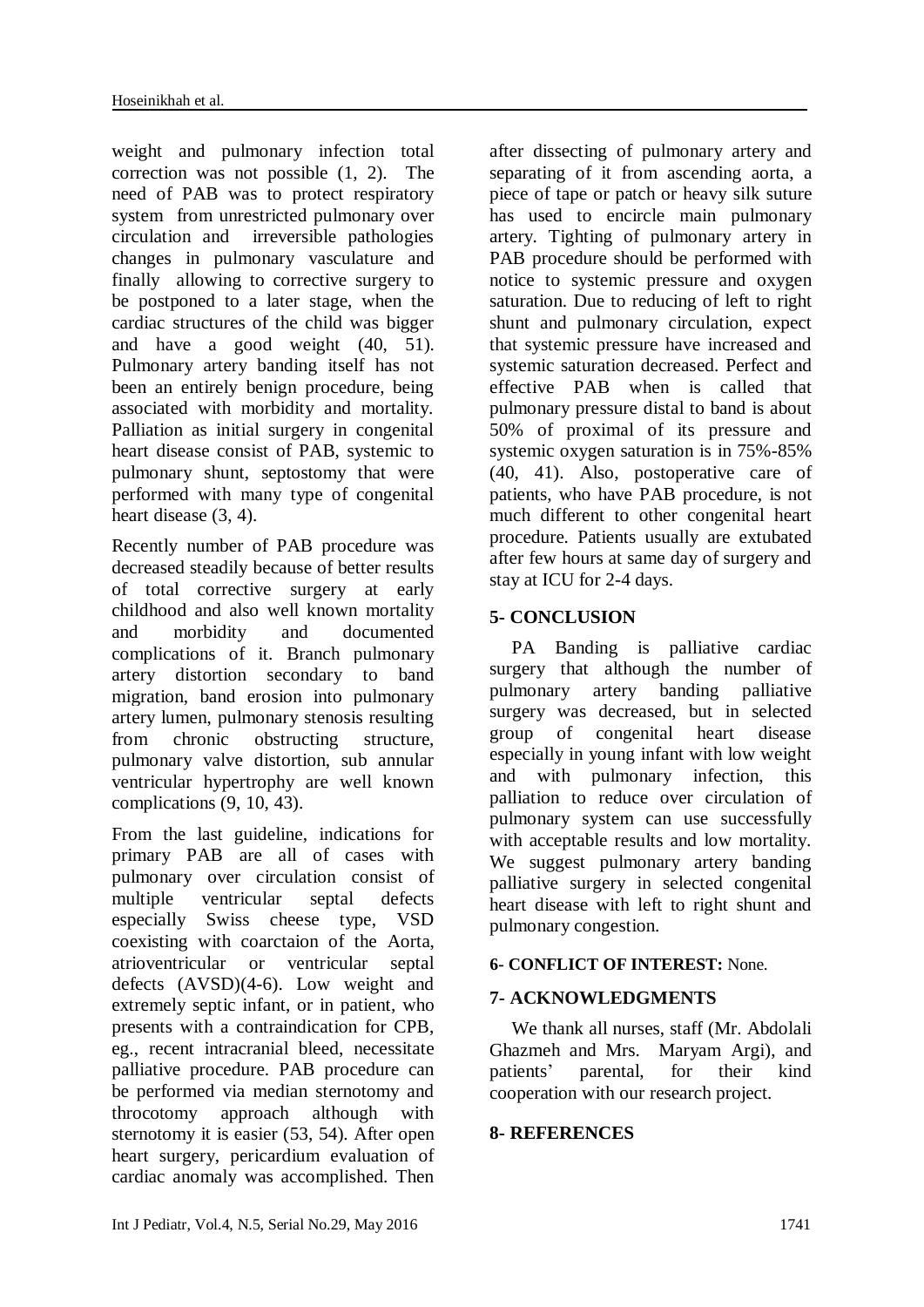**1.** Patel MS, Kogon BE. Care of the adult congenital heart disease patient in the United States: a summary of the current system. Pediatric Cardiology 2010; 31(4):511– 14.

**2.** Bolger AP, Coats AJS, Gatzoulis MA. Congenital heart disease: the original heart failure syndrome. European Heart Journal 2003; 24(10):970–76.

**3.** Faber MJ, Dalinghaus M, Lankhuizen IM, Steendijk P, Hop WC, Shomaker RG, et al. Right and left ventricular function after chronic pulmonary artery banding in rats assessed with biventricular pressure-volume loops. American Journal of Physiology—Heart and Circulatory Physiology 2006; 291(4):H1580–H1586.

**4.** Babu-Narayan SV, Kilner PJ, Li W, Moon JC, Goktehin O, Davlouros PA, et al. Ventricular fibrosis suggested by cardiovascular magnetic resonance in adults with repaired tetralogy of Fallot and its relationship to adverse markers of clinical outcome. Circulation 2006; 113(3):405–13.

**5.** Chowdhury U K, Sathia S, Ray R, Singh R, Pradeep KK, Venugopal P. Histopathology of the right ventricular outflow tract and its relationship to clinical outcomes and arrhythmias in patients with tetralogy of Fallot. The Journal of Thoracic and Cardiovascular Surgery 2006;132(2):270.e4– 277

**6.** Choudhary SK, Talwar S, Airan B, Mohapatra R, Juneja R, Kothari SS. et al. A new technique of percutaneously adjustable pulmonary artery banding. J Thorac Cardiovasc Surg 2006;131:621–24.

**7.** Corno AE, Hurni M, Payot M, Sekarski N, Tozzi P, von Segesser LK. Adequate left ventricular preparation allows for arterial switch despite late referral. Cardiol Young2003;13:49–52.

**8.** Corno AF, Bonnet D, Sekarski N, Sidi D, Vouhe P, von Segesser LK. Remote control of pulmonary blood flow: initial clinical experience. J Thorac Cardiovasc Surg 2003;126:1775–80.

**9.** Corno AF, Ladusans EJ, Pozzi M, Kerr S. Flow watch versus conventional pulmonary artery banding. J Thorac Cardiovasc Surg 2007;134:1413–19.

**10.** Muramatsu Y, Kosho T, Magota M, Yokotsuka T, Ito M,Yasuda A, Kito O, et all..

Progressive aortic root and pulmonary artery aneurysms in a neonate with Loeys–Dietz syndrome type 1B. Am J Med Genet A 2010; 152A:417–21.

**11.** Idriss FS, Riker WL, Paul MH. Banding of the pulmonary artery: a palliative surgical procedure. J Pediatr Surg 1968; 3(4):465-74.

**12.** Valente AS, Mesquita F, Mejia JA, Maia IC, Maior MS, Branco KC, et al. Pulmonary artery banding: a simple procedure? A critical analysis at a tertiary center. Rev Bras Cir Cardiovas 2009; 24(3):327-33.

**13.** Tingelstad JB, Lower RR, Howell TR, Eldredge WJ. Pulmonary artery banding in tricuspid atresia without transposed great arteries. Am J Dis Child 1971; 121(5):434-37.

**14.** Sasaki T, Takahashi Y, Ando M, Wada N, Kawase Y, Seki H. Bilateral pulmonary artery banding for hypoplastic left heart syndrome and related anomalies. Gen Thorac Cardiovasc Surg 2008; 56(4):158-62.

**15.** Murugesan C, Banakal SK, Garg R, Keshavamurthy S, Muralidhar K. The efficacy of aprotinin in arterial switch operations in infants. Anesth Analg 2008; 107(3):783-87.

**16.** Sievers HH, Lange PE, Arensman FW, et al. Influence of two-stage anatomic correction on size and distensibility of the anatomic pulmonary/functional aortic root in patients with simple transposition of the great arteries. Circulation 1984; 70(2):202-8.

**17.** Yacoub MH, Radley-Smith R, Maclaurin R. Two-stage operation for anatomical correction of transposition of the great arteries with intact interventricular septum. Lancet 1977; 18. 1(8025):1275-78.

**18.** Franklin RC, Sullivan ID, Anderson RH, et al. Is banding of the pulmonary trunk obsolete for infants with tricuspid atresia and double inlet ventricle with a discordant ventriculoarterial connection? Role of aortic arch obstruction and subaortic stenosis. J Am Coll Cardiol 1990; 16(6):1455-64.

**19.** Huddleston CB, Canter CE, Spray TL. Damus-Kaye-Stansel with cavopulmonary connection for single ventricle and subaortic obstruction. Ann Thorac Surg 1993; 55(2):339-45.

**20.** Brooks A, Geldenhuys A, Zuhlke L, Human P, Zilla P. Pulmonary artery banding: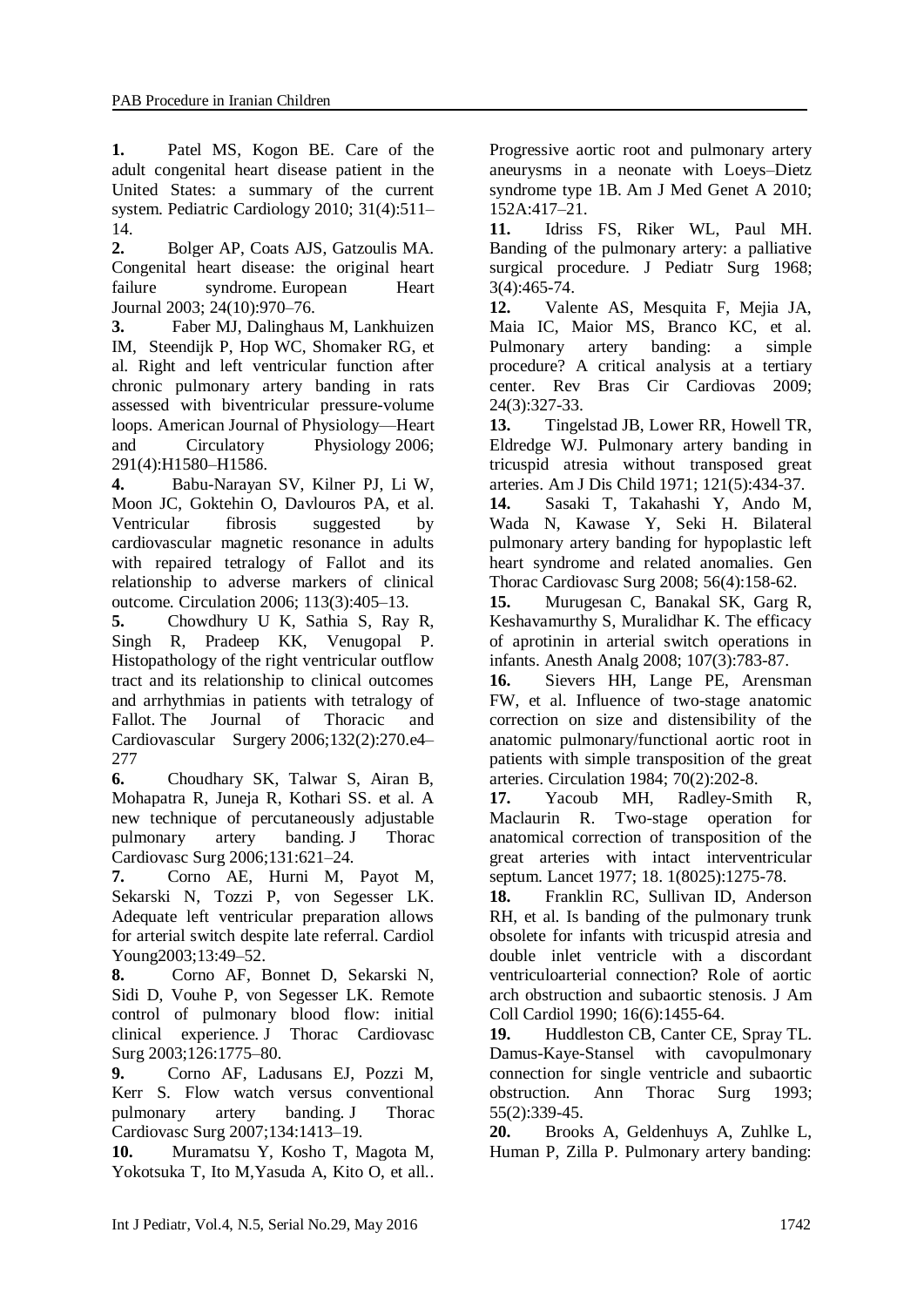still a valuable option in developing countries? Eur J Cardiothorac Surg 2012; 41(2):272-76.

**21.** Freedom RM, Sondheimer H, Sische R, Rowe RD. Development of "subaortic stenosis" after pulmonary arterial banding for common ventricle. Am J Cardiol 1977; 39(1):78-83.

**22.** Tomoyasu T, Miyaji K, Miyamoto T, Inoue N. The bilateral pulmonary artery banding for hypoplastic left heart syndrome with a diminutive ascending aorta. Interact Cardiovasc Thorac Surg 2009; 8(4):479-81.

**23.** Corno AF, Bonnet D, Sekarski N, et al. Remote control of pulmonary blood flow: initial clinical experience. J Thorac Cardiovasc Surg 2003;126(6):1775-80.

**24.** Winlaw DS, McGuirk SP, Balmer C. Intention-to-treat analysis of pulmonary artery banding in conditions with a morphological right ventricle in the systemic circulation with a view to anatomic biventricular repair. Circulation 2005; 111(4):405-11.

**25.** Trusler GA, Mustard WT. A method of banding the pulmonary artery for large isolated ventricular septal defect with and without transposition of the great arteries. Ann Thorac Surg 1972; 13(4):351-55.

**26.** Rodefeld MD, Ruzmetov M, Schamberger MS, et al. Staged surgical repair of functional single ventricle in infants with unobstructed pulmonary blood flow. Eur J Cardiothorac Surg 2005; 27(6):949-55.

**27.** Horowitz MD, Culpepper WS 3rd, Williams LC 3rd, et al. Pulmonary artery banding: analysis of a 25-year experience. Ann Thorac Surg 1989; 48(3):444-50.

**28.** Holmström H, Bjørnstad PG, Smevik B, Lindberg H. Balloon dilatation of pulmonary artery banding: Norwegian experience over more than 20 years. Oct 9, 2009.

**29.** Simpson IA, Valdes-Cruz LM, Berthoty DP, et al. Cine magnetic resonance imaging and color Doppler flow mapping in infants and children with pulmonary artery bands. Am J Cardiol 1993; 71(16):1419-26.

**30.** Yasui H, Kado H, Yonenaga K, et al. Arterial switch operation for transposition of the great arteries, with special reference to left ventricular function. J Thorac Cardiovasc Surg 1989; 98(4):601-10.

**31.** Wernovsky G, Giglia TM, Jonas RA, et al. Course in the intensive care unit after

''preparatory'' pulmonary artery banding and aortopulmonary shunt placement for transposition of the great arteries with low left ventricular pressure. Circulation 1992; 86(5 Suppl):II133-9.

**32.** Fletcher BD, Garcia EJ, Colenda C, Borkat G. Reduced lung volume associated with acquired pulmonary artery obstruction in children. AJR Am J Roentgenol 1979; 133(1):47-52.

**33.** Steussy HF, Caldwell RL, Wills ER, Waller BF. High takeoff of the left main coronary artery from the pulmonary trunk: potentially fatal combination with pulmonary trunk banding. Am Heart J 1984; 108(3 Pt 1):619-21.

**34.** Daskalopoulos DA, Edwards WD, Driscoll DJ, et al. Fatal pulmonary artery banding in truncus arteriosus with anomalous origin of circumflex coronary artery from right pulmonary artery. Am J Cardiol 1983; 52(10):1363-4.

**35.** Warnecke I, Bein G, Bucherl ES. The relevance of intraoperative pressure and oxygen saturation monitoring during pulmonary artery banding in infancy. J Cardiothorac Anesth 1989; 3(1):31-6.

**36.** Kutsche LM, Alexander JA, Van Mierop LH. Hemolytic anemia secondary to erosion of a Silastic band into the lumen of the pulmonary trunk. Am J Cardiol 1985; 55(11):1438-39.

**37.** Mahle S, Nicoloff DM, Knight L, Moller JH. Pulmonary artery banding: longterm results in 63 patients. Ann Thorac Surg 1979; 27(3):216-24.

**38.** Kron IL, Nolan SP, Flanagan TL, Gutgesell HP, Muller WH Jr Pulmonary artery banding revisited. Ann Surg 1989; 209(5):642- 7; discussion 647.

**39.** Dajee H, Benson L, Laks H. An improved method of pulmonary artery banding. Ann Thorac Surg 1984; 37(3):254-7.

**40.** Takayama H, Sekiguchi A, Chikada M, Noma *M*, Ishizawa A, Takamato S. Mortality of pulmonary artery banding in the current era: recent mortality of PA banding. Ann Thorac Surg 2002; 74(4):1219-23; discussion 1223-4.

**41.** Viassolo V, Lituania M, Marasini M, et al. Fetal aortic root dilation: a prenatal feature of the Loeys–Dietz syndrome. Prenat Diagn 2006; 26:1081–83.